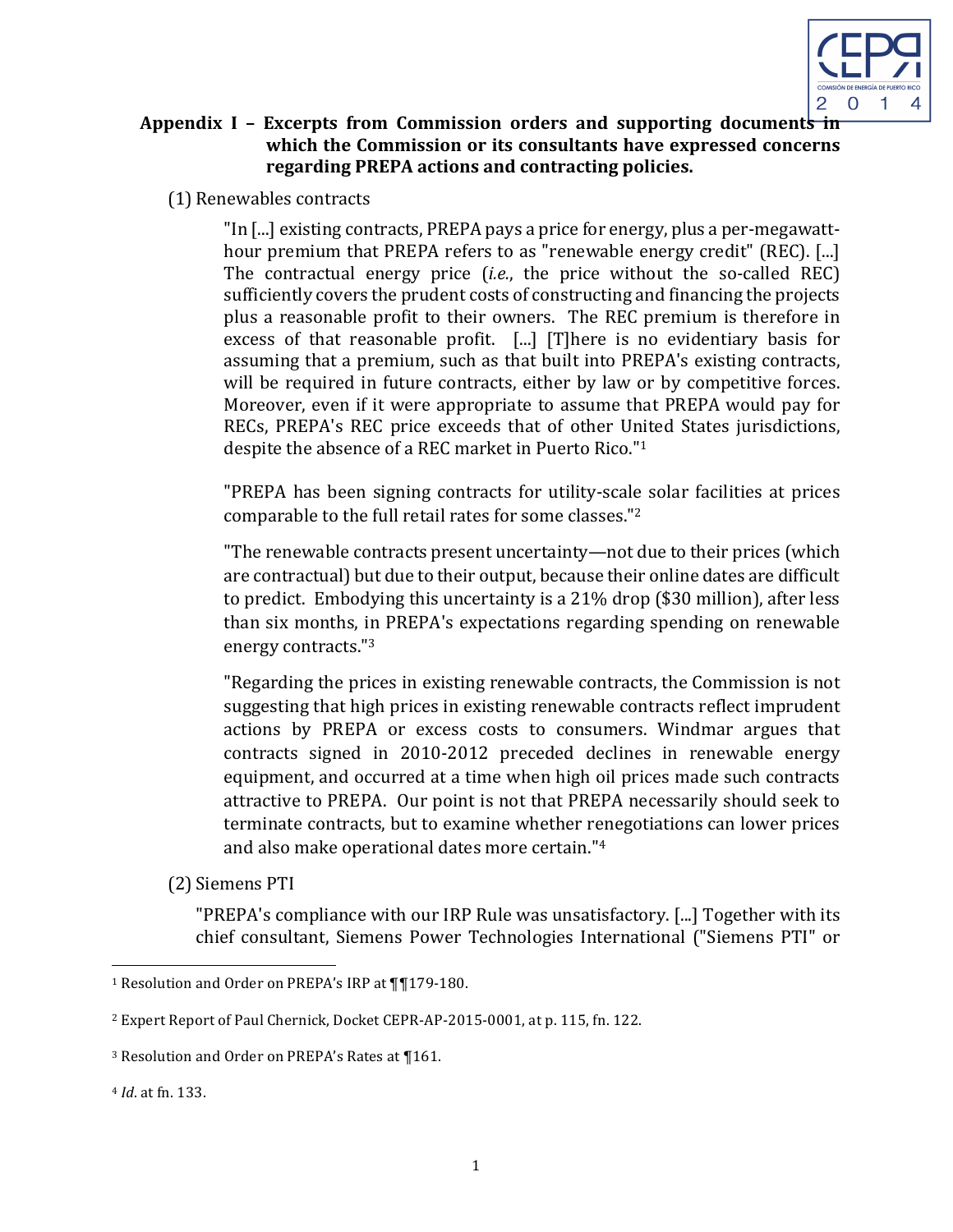

"Siemens"), PREPA disregarded our rules, failed to use standard planning techniques, delayed the production of required information, and displayed insufficient appreciation of the potential for energy efficiency and demand response. These behaviors led PREPA and Siemens to reach conclusions that over-emphasized costly construction, while under-emphasizing the roles of renewable energy technologies and consumer behavior as ways to achieve the energy independence envisioned by Act 57. A related result of this behavior was a proceeding that took many more months, and cost the Commission and consumers many more dollars, than should have been necessary."<sup>5</sup>

"The PREPA IRP was written and constructed almost entirely by Siemens PTI. [...] We infer from these facts, as well as from explicit discussions in the IRP and discovery responses, that numerous decisions and assumptions in the IRP were informed by Siemens rather than PREPA.<sup>6</sup>

"Siemens PTI was familiar with PREPA's system because it had provided transmission planning and renewable integration consulting to PREPA in the past. [...] Siemens PTI is owned by Siemens AG, which is also the parent company of a manufacturer of generating units. A key purpose of an IRP is to determine the need for and type of generating units. The purpose of a least-cost resource planning process is to minimize system costs over the long term. The process must be impartial, relative to the specific resources or manufacturers of generation or demand resources. The typical approach, therefore, describes resource options in generic terms only. While the characteristics of generic resources should be informed by real industry data, a choice of specific manufacturers or project specifications is typically considered only after generic resource choices have been selected; i.e., after the IRP process is concluded. Where the consultant conducting resource planning has a business interest in resource selection, there is risk of bias, intentional or unintentional. That risk rises when the modeling technique used by the consultant involves subjectivity. Given that risk, it is especially important for the utility that hires the consultant to oversee the consultant and inject its own independent judgments. Utility deference to a consultant with a potential for bias is not a prudent practice.<sup>7</sup>

"In this IRP, Siemens was involved in the selection of both methodology and resources - a role especially influential given PREPA's lack of IRP experience. And its analysis did not speak solely in terms of generic units. Rather, it described specific units manufactured by Siemens, along with those of several other companies. PREPA conducted a screening study that included turbines from seven manufacturers, including Alstom, GE, Hitachi, MHI, Rolls-Royce, and Wärtsila, in addition to Siemens. But the thermal resource selection process

<u> 1989 - Johann Barn, mars ann an t-Amhain an t-Amhain an t-Amhain an t-Amhain an t-Amhain an t-Amhain an t-Amh</u>

<sup>&</sup>lt;sup>5</sup> Final Resolution and Order on PREPA's IRP at ¶ 13.

<sup>6</sup> *Id.* at ¶ 109. 

*<sup>7</sup> Id.* at  $\P$  110.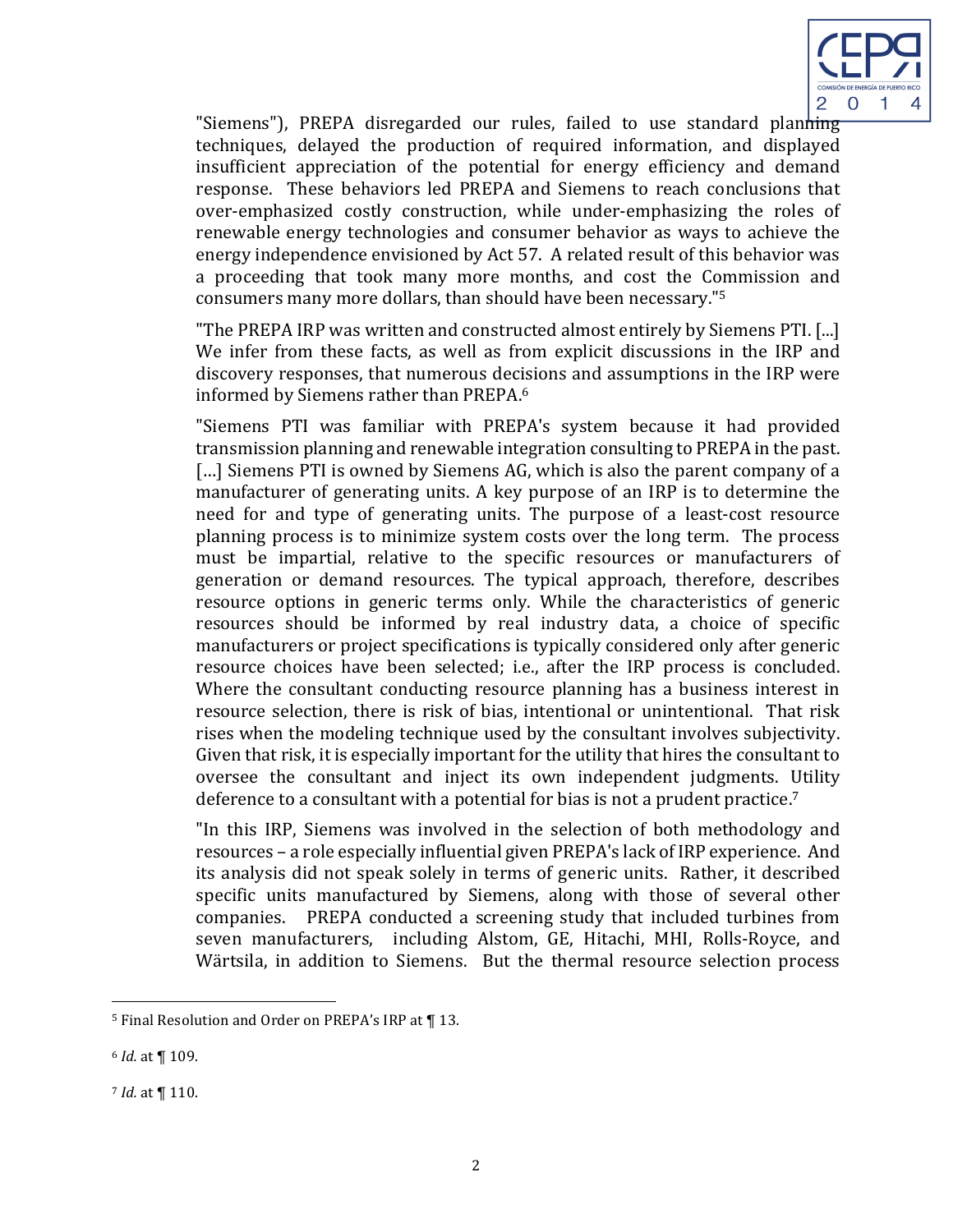

conducted by Siemens PTI reviewed closely only three options: one from  $GE<sup>l</sup>$  and two from Siemens technologies.<sup>8</sup>

"We acknowledge that Siemens's witness asserted that the consulting arm of Siemens was "independent" of the manufacturing arm. However, both arms are commonly owned. At a time of deep citizen concern about PREPA's rates and performance, perceptions of bias or favoritism matter. If and when PREPA seeks to purchase new generation equipment, the Commission will require, and will ensure, that PREPA's process for procurement is competitive and objective."<sup>9</sup>

(3) Navigant Consulting

"[M]uch of the crucial work that Navigant has done for PREPA in [the Rate Case] proceeding has been below industry standards. It has caused consultants to incur extra costs to identify errors, get clarification, seek documentary support, and sometimes even to understand the basic outlines of a proposal. Problems include the errors in the average-and-excess computations and the analysis of peak loads. Navigant witnesses have also made claims in testimony and discovery responses that they have been unable to support (such as the claimed benefits of the unbundled rates, or the response that billing determinants were decreased to reflect the residential fuel subsidy). The witnesses' have frequently been unable to identify potential solutions, in such issues as whether coincident peak contributions could be computed in the same manner as non-coincident peaks, or whether multiple monthly peaks could be used for allocating generation costs for a utility in which every month contributes to capacity requirements. They took inconsistent positions between the cost-of-service study and rate design (on such issues as seasonality), and sometimes provided misleading information (such as the suggestion that PREPA had actual monthly NCP data by tariff code).  $10<sup>10</sup>$ 

"With regard to cost allocation and rate design, PREPA, the Commission and the public interest have been poorly served by PREPA's consultants. PREPA should take steps to procure more competent assistance from Navigant or other firms, or bring more of this expertise in-house."<sup>11</sup>

(4) EcoEléctrica12

"The EcoEléctrica contract  $\lceil ... \rceil$  requires an "excess energy payment" for energy required above a 76% capacity factor. EcoEléctrica sets the usage level associated with the 76% capacity factor monthly and sets the excess energy rate weekly.

<u> 1989 - Johann Barn, mars ann an t-Amhain an t-Amhain an t-Amhain an t-Amhain an t-Amhain an t-Amhain an t-Amh</u>

<sup>&</sup>lt;sup>8</sup> *Id.* at  $\P$  111.

<sup>&</sup>lt;sup>9</sup> *Id.* at ¶ 112.

 $10$  Chernick Expert Report at § IX.

<sup>11</sup> *Id.*

<sup>&</sup>lt;sup>12</sup> Resolution and Order on PREPA's Rates at  $\P\P$  150-153.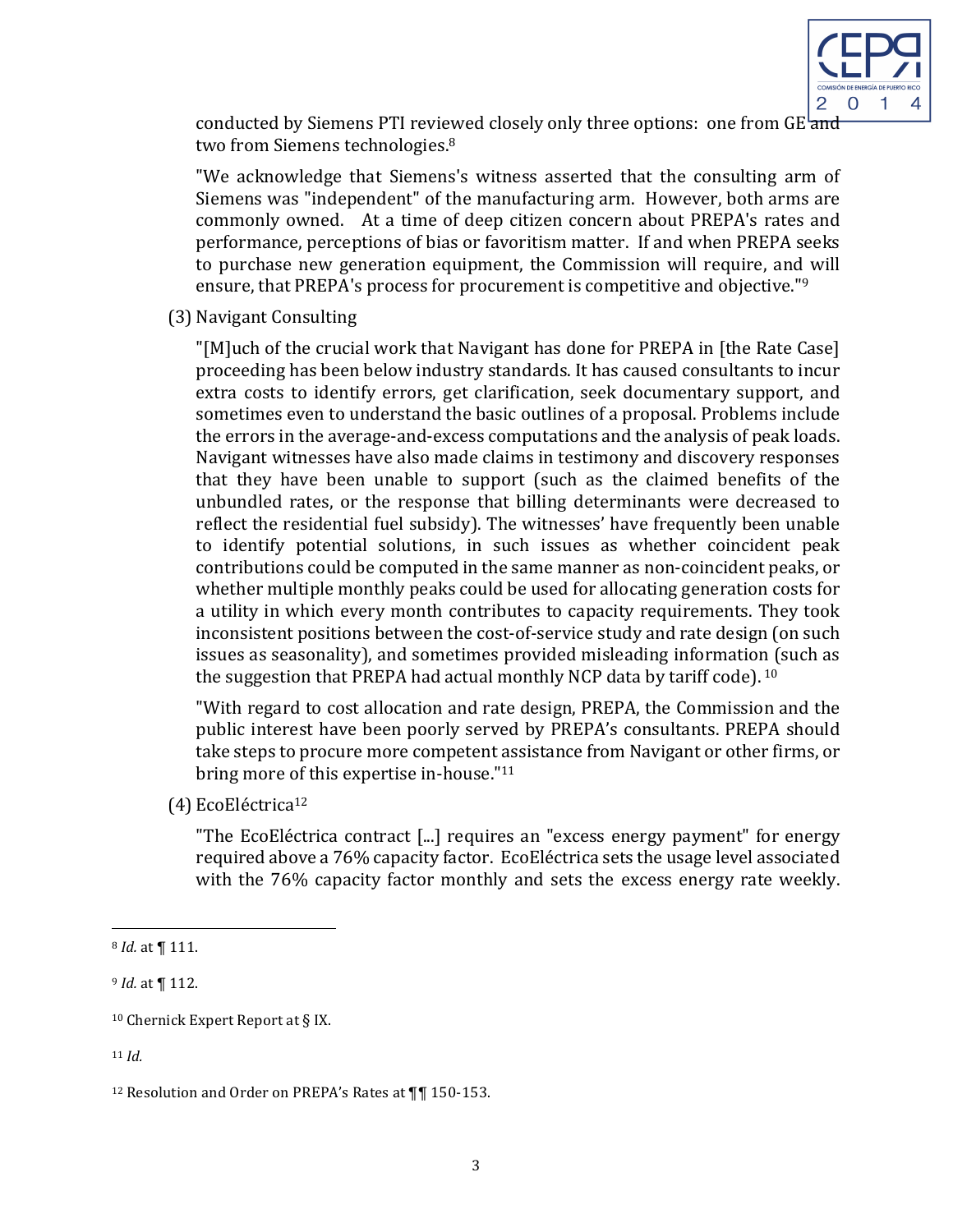

These factors make it difficult for PREPA to predict its payments to EcoEléctrica."13

(5) Mistubishi-Hitachi<sup>14</sup> and Alstom Caribe<sup>15</sup>

"The San Juan [combined cycle] contract with [Mitsubishi-Hitachi] provides for layers of inspections at multi-year intervals, and can be expected to provide ongoing service for several years. While we do not have evidence that the maintenance contract at San Juan is not currently effective, the contract lacks any form of performance incentive or metrics. The contract appears to insulate the contractor from performance failures as well. While the terms of the contract are considered proprietary, the penalties imposed on the contractor for outage delays do not appear commensurate with the cost of those delays on PREPA."<sup>16</sup>

"While the contract requires that Alstom provide a 'permanent on-site operations and maintenance advisor,' and provides a 'technical field advisor' for 'A' and 'B' inspections, the contract does not actually specify the role of the technical field advisor, who leads the inspection and refurbishment process; and, most importantly, who bears responsibility for correctly executed inspections, maintenance, and replacement.<sup>17</sup>

"The contract limits Alstom's liability for PREPA staff negligence or deficiencies. Alstom included a contract provision 'exclud[ing] any and all liquidated damages for outage schedule delays, unless such delay is 100% attributable to a negligent act or omission of ALSTOM (*i.e.*, ALSTOM fails to deliver a correct part or make available the required personnel and such late delivery/performance causes an outage delay).<sup>18</sup>

"Since PREPA did not provide a record of forced outages at Cambalache, including any reasons for outages or delays, the Commission's consultants were unable to evaluate Alstom's performance. There was a two-year outage at Cambalache arising from a control system failure that caused an explosion in the turbine.<sup>19</sup>

<u> 1989 - Johann Barn, mars ann an t-Amhain an t-Amhain an t-Amhain an t-Amhain an t-Amhain an t-Amhain an t-Amh</u>

19 *Id.* at **[217.** 

<sup>13</sup> *Id.* at ¶152.

<sup>14</sup> *Id.* at **[208.** 

<sup>&</sup>lt;sup>15</sup> *Id.* at **[**¶211-218.

<sup>&</sup>lt;sup>16</sup> Expert Report of Jeremy Fisher and Ariel Horowitz, Docket CEPR-AP-2015-0001 at § V(C)(6)(b)(ii).

<sup>&</sup>lt;sup>17</sup> Resolution and Order on PREPA's Rates at ¶215.

<sup>18</sup> *Id.* at **[216.**